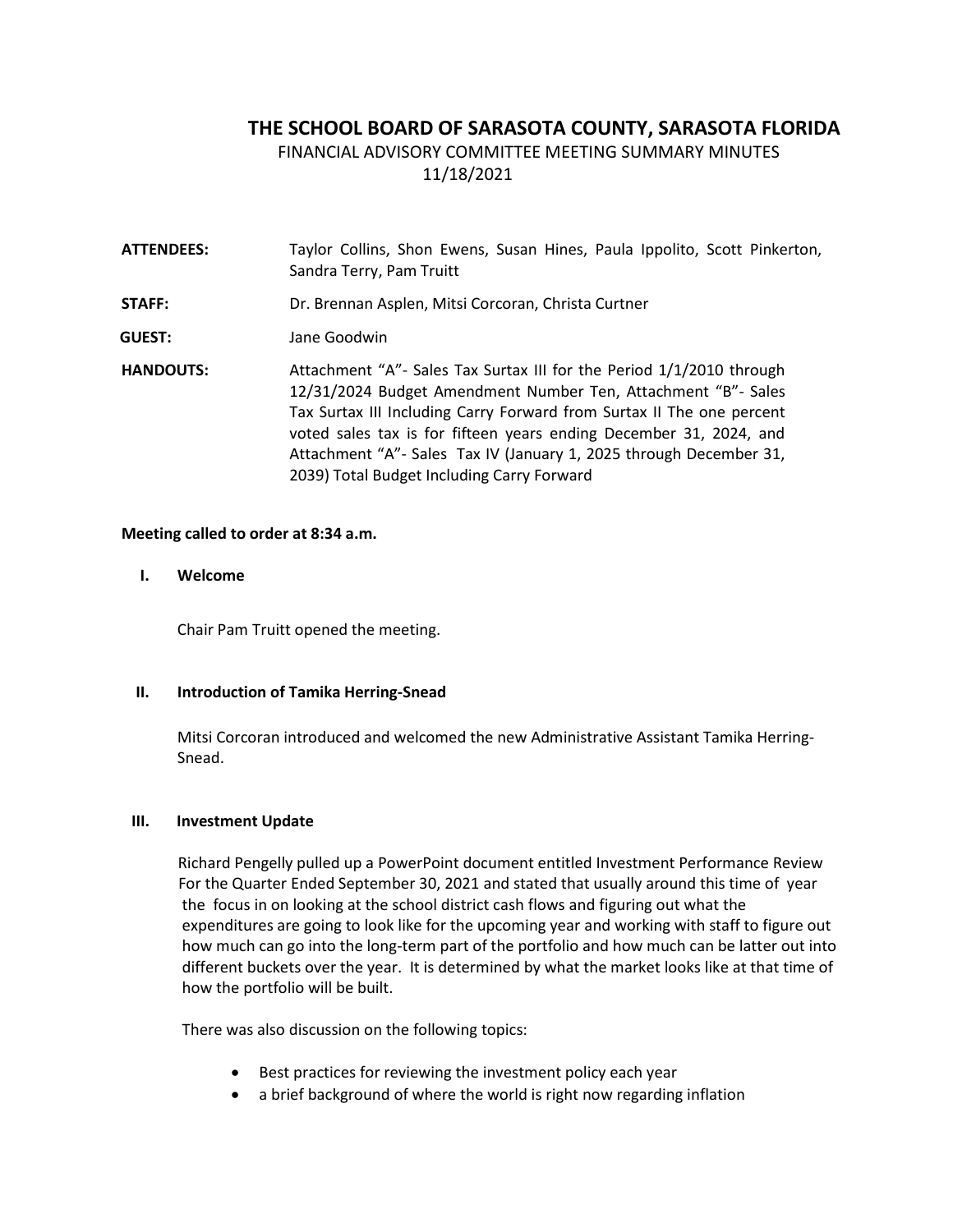- The Federal Reserve regarding short term interest rates
- The School District is predominantly a short-term investor
- The Federal Reserve's two mandates are: to have maximum employment in the economy and to have stable prices.
- How to keep interest rates lower for longer, the rates have been low, and the Feds will keep them low for some period of time
- The Fed's target is 2% inflation which is the level they say it should be and that it promotes a good level of growth where you are not worried about deflation all the time.
- After the pandemic hit there was an inflation drop
- The Feds policy in the past/change in the policy
- The last reading for the inflation number was 6.2% which is the highest growth that they have seen in 30 years
- Chip shortages with cars is causing problems and limiting production of new cars and used car prices are high
- Throughout most of the year we have seen 20-30% rises consistently in the prices of used cars
- There are tons of inflation measures
- September 2021 Federal Open Market Committee (FOMC) Projections
- Fed's September "Dot Plot" Signals Rate Liftoff in 2022
- For 2021 they think we will be at the same near 0% interest rate level by December
- Near the end of 2022 interest rates will increase to probably 0.25%
- By the end of 2023 you will see overnight rates back up to 1%
- How are markets responding when you look at Yield Curves?
- In the range that you will invest between 0-5 years they have seen rates increased
- In terms of performance numbers for the last quarter there was a rule of interest rates
- Sector Allocation Analytics-(For the Quarter ended September 30, 2021)- the different sectors that the School District is invested in
- The December quarterly sector allocation analytics will look different
- Summary of Portfolio snapshot- Sarasota County SB Core Portfolio
- The school district long-term benchmark is for the U.S. Treasury Index that has an average duration of 1.8 years a little less than 2 years
- The current book value yield cost is 0.59%
- Average portfolio credit quality
- General view of what the historical sector allocation will look like overtime
- Portfolio Performance
- The net of fee return was 0.06%
- The gross of the fee return was 0.08%
- The total of the returns over the past 3 years was 2.78 %
- Issuer Diversification
- The State statutes are more focused on the things that are in the investment policy
- Reports that says the policy meets all the requirements are prepared by the PFM Asset Management office
- The PFM Asset Management office looks at your policy sectors and compare them with other county schools' entities annually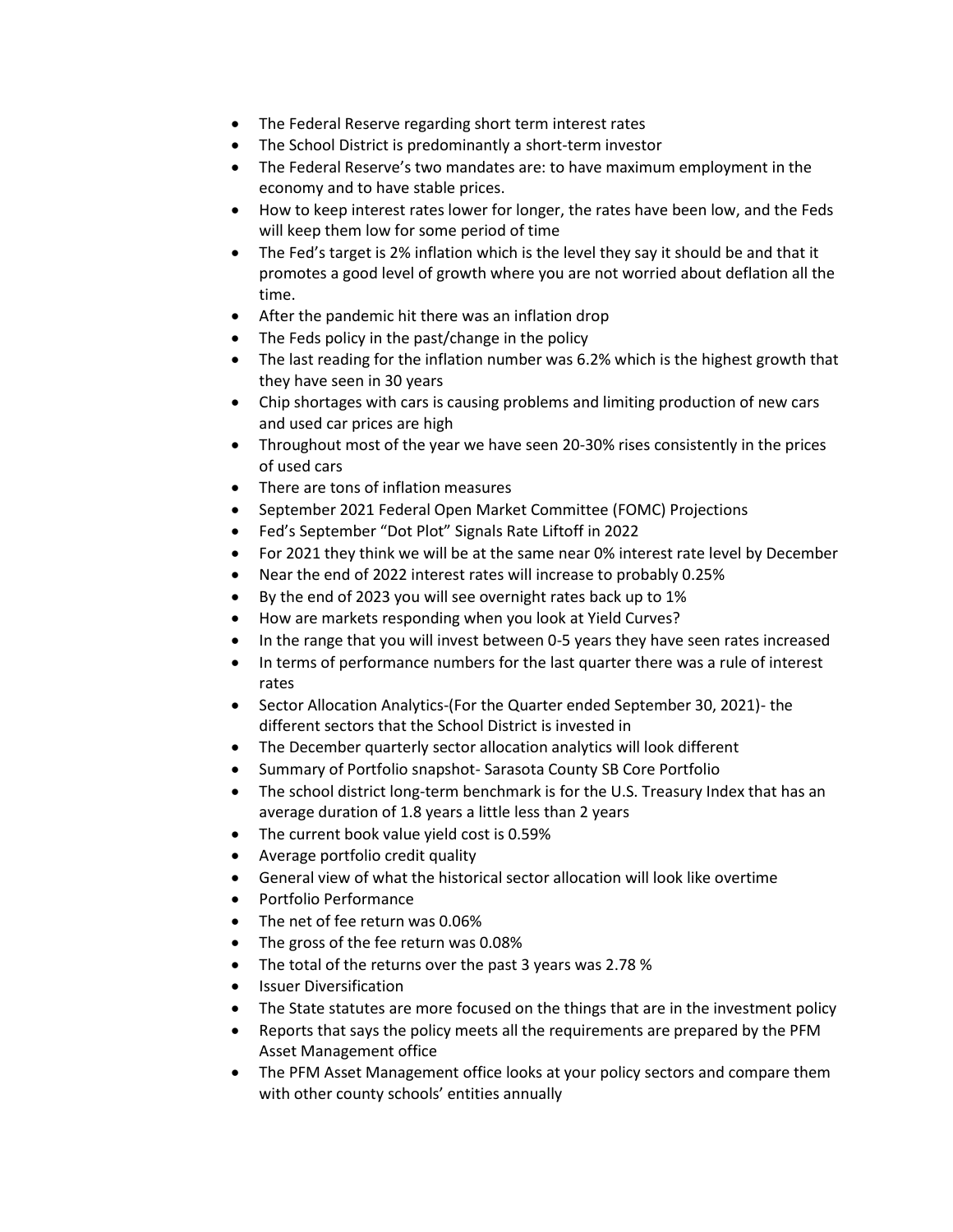- The school district gets the short-term portfolio mostly in November and they figure out every year how they need to invest it to meet their cashflow needs
- The core portfolio is made up of mostly reserves
- The core portfolio value

(Note: Mr. Pengelly's PowerPoint presentation was distributed to the FAC a few days after the meeting.)

### **IV. Sales Surtax Update**

 Christa Curtner talks about the Sales Tax Surtax III- Budget Amendment Number ten and that it will be going to the Board for approval.

There was also discussion on the following topics:

- Estimated reduction in revenues because of the pandemic
- The sales tax is trending better, and the school district budget department can increase the indicated revenues
- Sales Tax Surtax III expires in 2024
- The pandemic and shift/where the growth is happening in the district
- When things originally started in 2010/original budget column
- North Port area which is still growing/increased areas
- Sales tax surtax is more flexible capital money as compared to the millage
- Projected costs for Facilities
- District wide safety projects/safety issues
- District wide technology projects
- Portable classroom lease, purchase, and demolition
- Construction cost has gone up triple
- Sales Tax Surtax IV
- Carry forward of sales tax surtax III
- Ashton school reaching capacity
- Original budget year
- Current budget is as of June 30, 2020
- Amended budget is as of June 30, 2021
- Portable classrooms cost
- Dashboard transparency
- Sarasota Schools Enrollment
- Total project estimates
- K-8 projects
- Charters would be eligible for the funding
- Is there a need for a new school/It takes 3 years to build a school?
- Student/school population
- Historic trending
- Enrollment projections
- Oak Park school is very popular
- FTE Enrollment had over 1900 students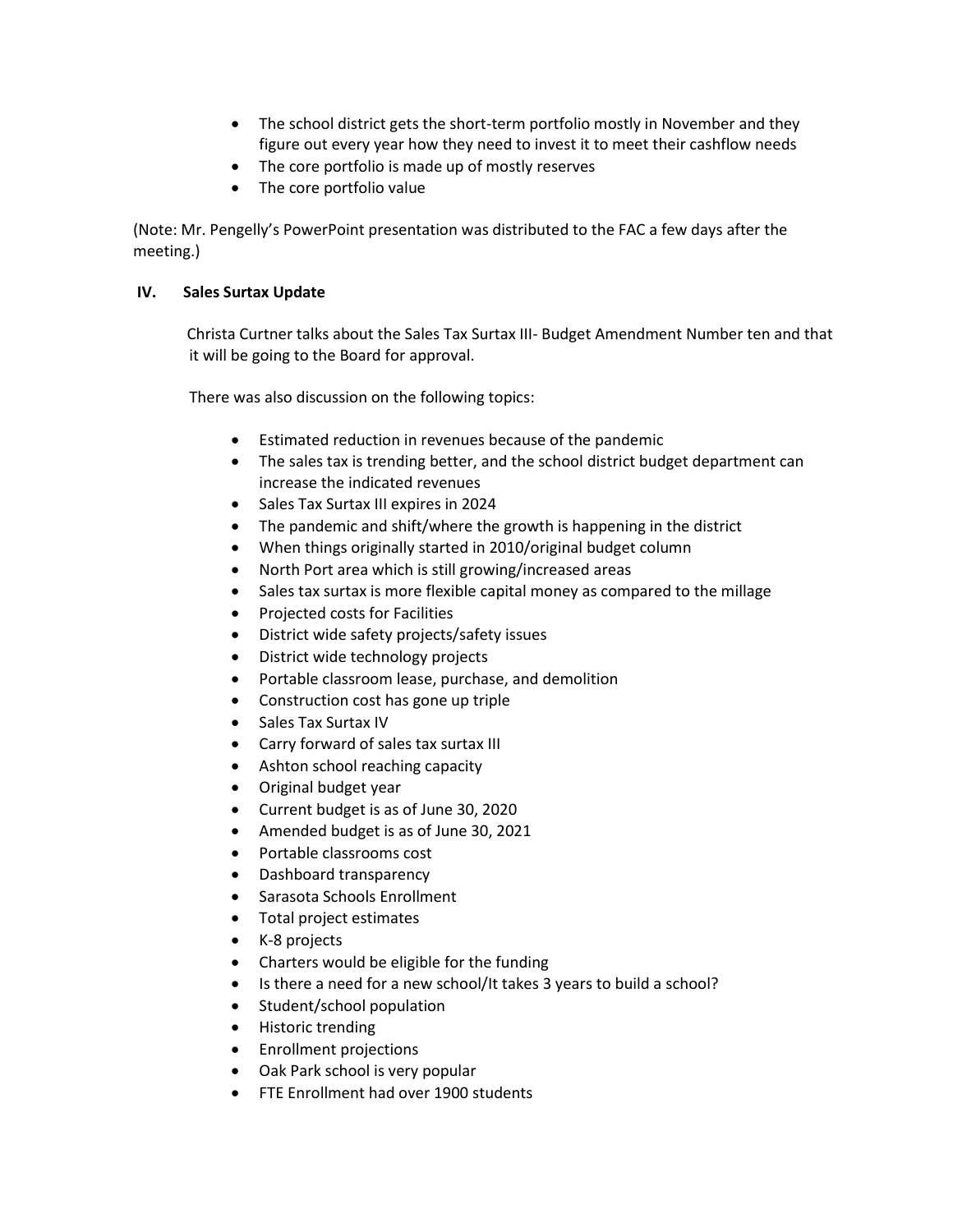- Look at schools that are under capacity before considering new schools
- Rebranding a school
- Fiber optics & data transmission

## **V. Referendum Update/Presentations**

Board member Jane Goodwin thanked everyone for serving on the FAC committee and she also thanked Pam Truitt for serving as the FAC Chair.

There was also discussion on the following topics:

- The referendum will be on March 8, 2022
- Vote "Yes" to Number 4 on the referendum
- [www.yes4schools2022.com](http://www.yes4schools2022.com/) is the website to contribute to the referendum/other information regarding the 1-mill referendum
- The vote by mail ballots will go out on January 22, 2022
- Manatee county had their referendum go through and approved at almost 70%
- The referendum dollars are so important for Sarasota county schools to keep the competitive edge and to keep the quality high in our schools
- Sarasota county citizens said through recent polling that they want Sarasota county schools to be an "A" school
- Sarasota county schools and St. Johns county schools are the only 2 school districts in the state that have an "A" grade rating/Dr. Asplen came from St. Johns schools
- Sarasota County schools has a longer school day here and we have the ability to having more subjects covered in high school
- If a student starts kindergarten with Sarasota county schools and graduate high school here, they will receive an additional year of instruction in this district that they will not receive in other districts
- Sarasota county has always been a strong component of arts/students loves the arts
- In Sarasota county schools we have about 70% of students take advantage of the arts
- The Sarasota county schools also funds science classes and other academies
- The Summer Learning Institute
- Pre-K Program/funding
- 82% of the public voted to invoke the masks mandate
- Two different votes are taking place in 2022: The referendum in March and the 7% of the sales tax in this county will happen in November
- Referendum dollars stay only in Sarasota county
- Citizen for Better Schools (CBS) is the PAC that is leading the referendum vote
- Charter Schools regarding referendum
- Last year for Board Member Goodwin working on the referendum and the school board
- Financial Advisory Committee (FAC) role is to oversee the referendum and sales tax spending
- Millage rate has continued to decrease
- Dr. Asplen talks about the continuance of the renewal and the strategic plan